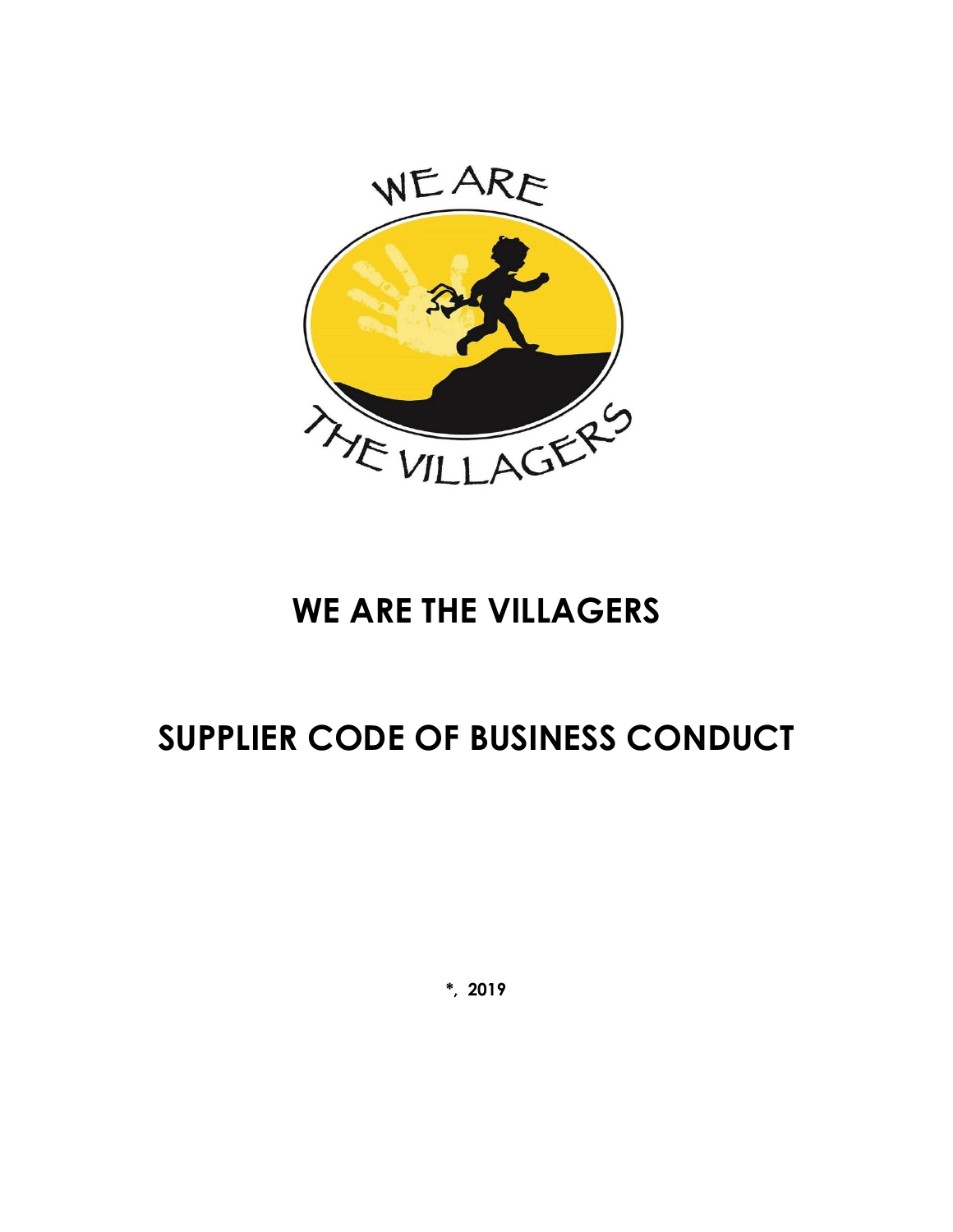## **TABLE OF CONTENTS**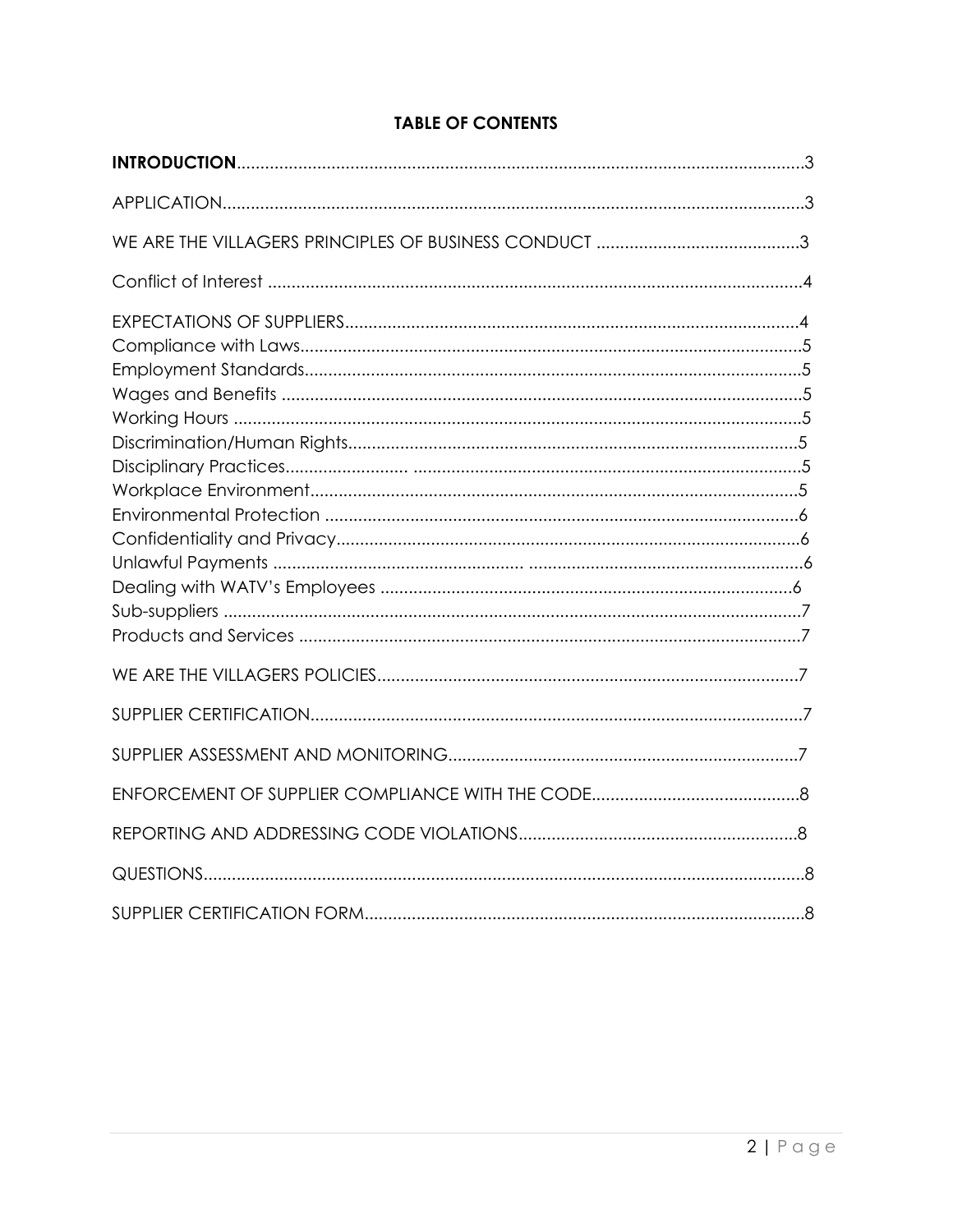## **INTRODUCTION**

We Are The Villagers (WATV) has a long-standing reputation for integrity and trustworthiness among its stakeholders. WATV's reputation depends upon the way in which it conducts its business and its commitment to community social responsibility.

As a trusted community partner, WATV's actions must be above reproach to maintain the confidence of its stakeholders and to avoid damage to its reputation.

Commitment to ethical business practices, a key part of operating with honesty, integrity and respect, is a core value for WATV.

This *Supplier Code of Business Conduct* is designed to ensure that suppliers have a clear understanding of how WATV expects to conduct its business with its suppliers. WATV expects full compliance with all principles and processes related to this Supplier Code of Business Conduct. All suppliers to WATV must carefully review the commitments in this Code and agree to abide by the commitments as a condition of providing services with WATV.

## **APPLICATION**

This Code applies to WATV's suppliers – and their sub-suppliers. Suppliers are defined as those organizations that provide goods and/or services to the children of WATV, and for which WATV reimburses the costs to the children or their families, in whole or in part. WATV personnel, including employees or volunteers, who engage either goods or service suppliers are responsible for ensuring that suppliers review, sign and commit to comply with WATV's Code of Business Conduct for Suppliers.

## **WE ARE THE VILLAGERS'S PRINCIPLES OF BUSINESS CONDUCT**

WATV's employees and volunteers – and this Code of Conduct – are guided by the following principles of ethical business practices:

- comply with applicable laws, regulations, WATV policies and procedures;
- **•** respect the lives, rights, privacy and property of others;
- avoid conflicts of interest in decisions that we determine or influence;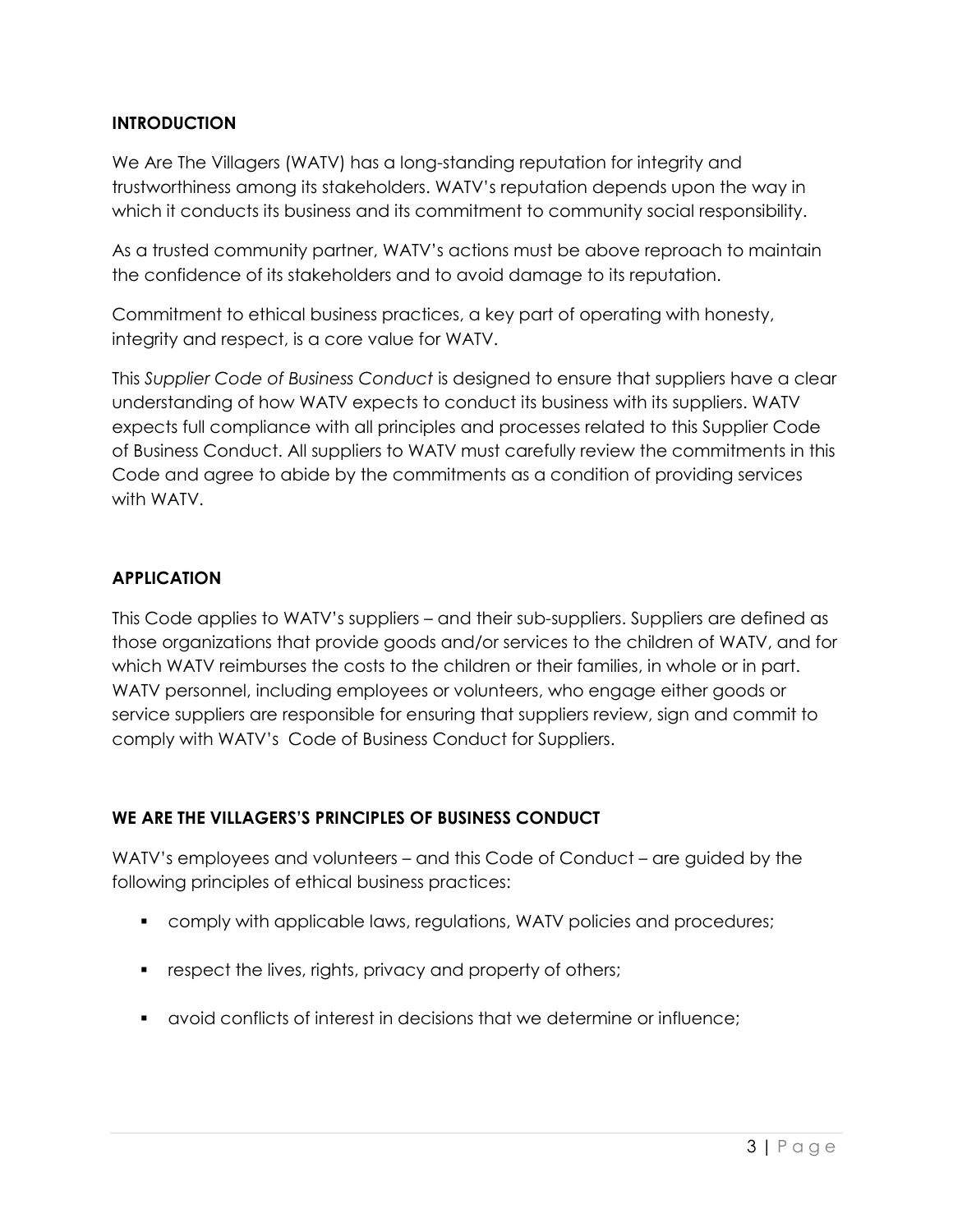- conduct duties and business relationships in an honest, fair and responsible manner;
- sustain a culture in which ethical conduct is valued and recognized;
- **EXECUTE:** maintain safe, healthy and secure work environments;
- use resources, material and energy as efficiently and responsibly as possible in the provision of products and services;
- sustain responsible trading practices with all suppliers to promote decent, legal and humane working conditions;
- foster a business environment that encourages open communication and seeks out, listens and responds to the ideas and concerns of stakeholders;
- provide timely, full and true disclosure of material information, both financial and non-financial, concerning the business and affairs of the WATV to the public when and as required through authorized channels and/or spokespersons according to the WATV's Disclosure Policy; and
- **manage compliance with the Supplier Code of Business Conduct as any other** critical business activity.

## **Conflict of Interest**

WATV employees, directors and volunteers owe primary loyalty to the Charity. A conflict of interest arises when an employee or director has a personal or financial interest in a proposed Charity action, even if the action is in the best interests of the Charity. Employees, directors and volunteers are not permitted to participate in decisions where they have a conflict of interest. The conflict of interest provisions in the Ontario Business Corporations Act govern directors and officers.

Employees and directors must not ignore WATV procedures or use their position for the benefit of those seeking to do business with WATV or for their own personal interests or the interests of family, friends and colleagues.

#### **EXPECTATIONS OF SUPPLIERS**

This section sets out WATV's specific expectations regarding the workplace standards and business practices of its suppliers. These expectations are consistent with the WATV's values, principles and policies regarding ethical business conduct.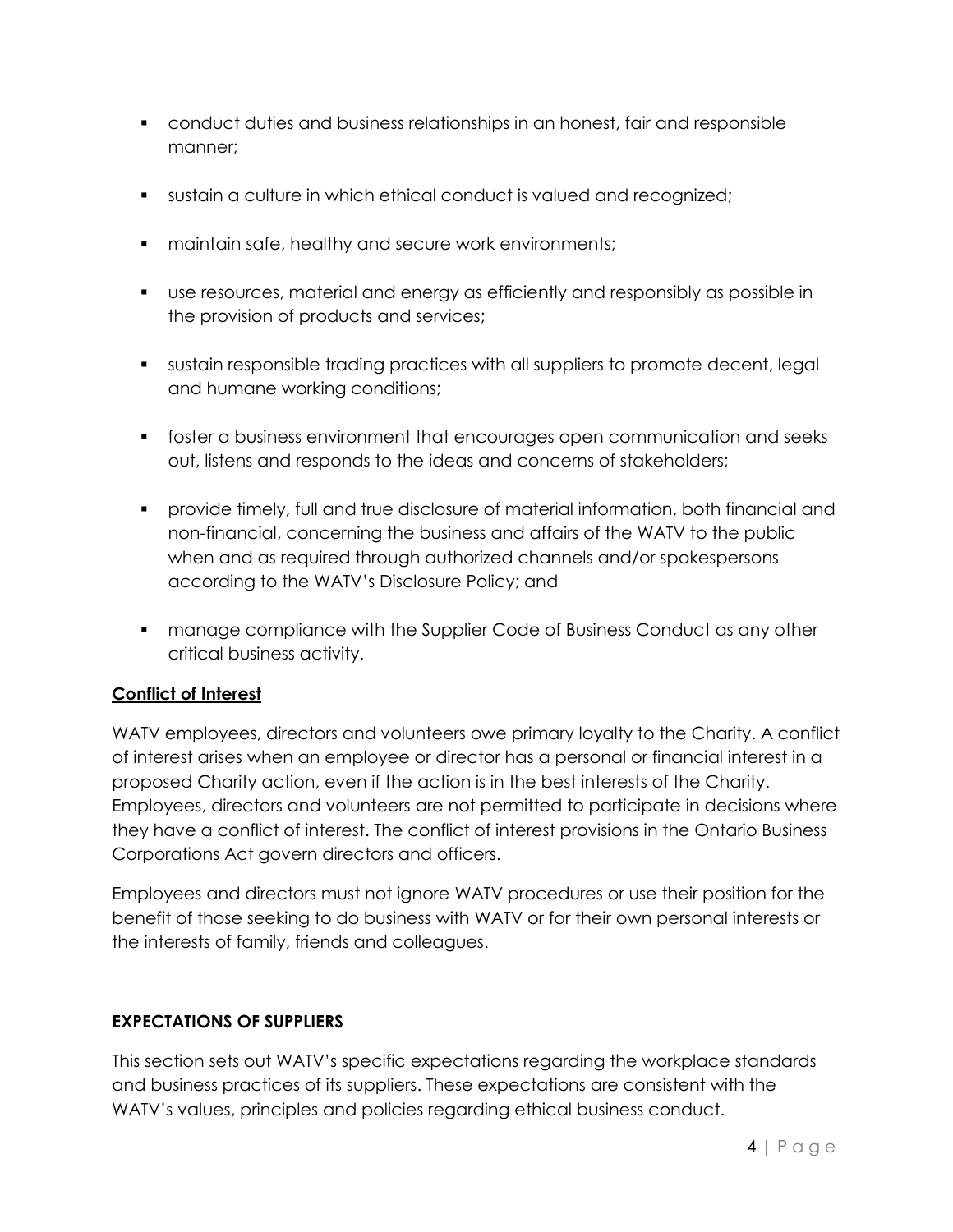WATV will seek to identify and engage suppliers who conduct their business based on a set of ethical standards compatible with its own. WATV will favour suppliers who share its commitment to contribute to improving conditions in communities where they operate. WATV will not knowingly do business with suppliers who do not meet the standards outlined in this Code.

## **Compliance with Laws**

Suppliers will comply with the laws and regulations, whether domestic or foreign, which govern the conduct of their businesses.

## **Employment Standards**

Suppliers will employ employees who are, in all cases: present voluntarily, not put at risk of physical harm due to their work environment, fairly compensated and allowed the lawful right of free association.

## **Wages and Benefits**

Suppliers will, at a minimum, provide wages and benefits that comply with the laws of their country of operation.

## **Working Hours**

Suppliers will not exceed prevailing local work hours except where workers are appropriately compensated for overtime. WATV will favour business partners who use less than sixty-hour work weeks and allow employees at least one day off in seven days, or equivalent leave privileges.

#### **Discrimination/Human Rights**

Suppliers must not discriminate against their employees in hiring practices or any other term or condition of work (other than legitimate occupational requirements allowed by law) on the basis of race, ancestry, place of origin, colour, ethnic origin, citizenship, religion, faith, political opinion, sex, sexual orientation, age, marital status, same-sex partnership status, family status or disability.

#### **Disciplinary Practices**

Suppliers will not use corporal punishment or other forms of mental or physical coercion.

## **Workplace Environment**

Suppliers will provide workers and clients with a safe and healthy working environment consistent with all applicable laws and regulations.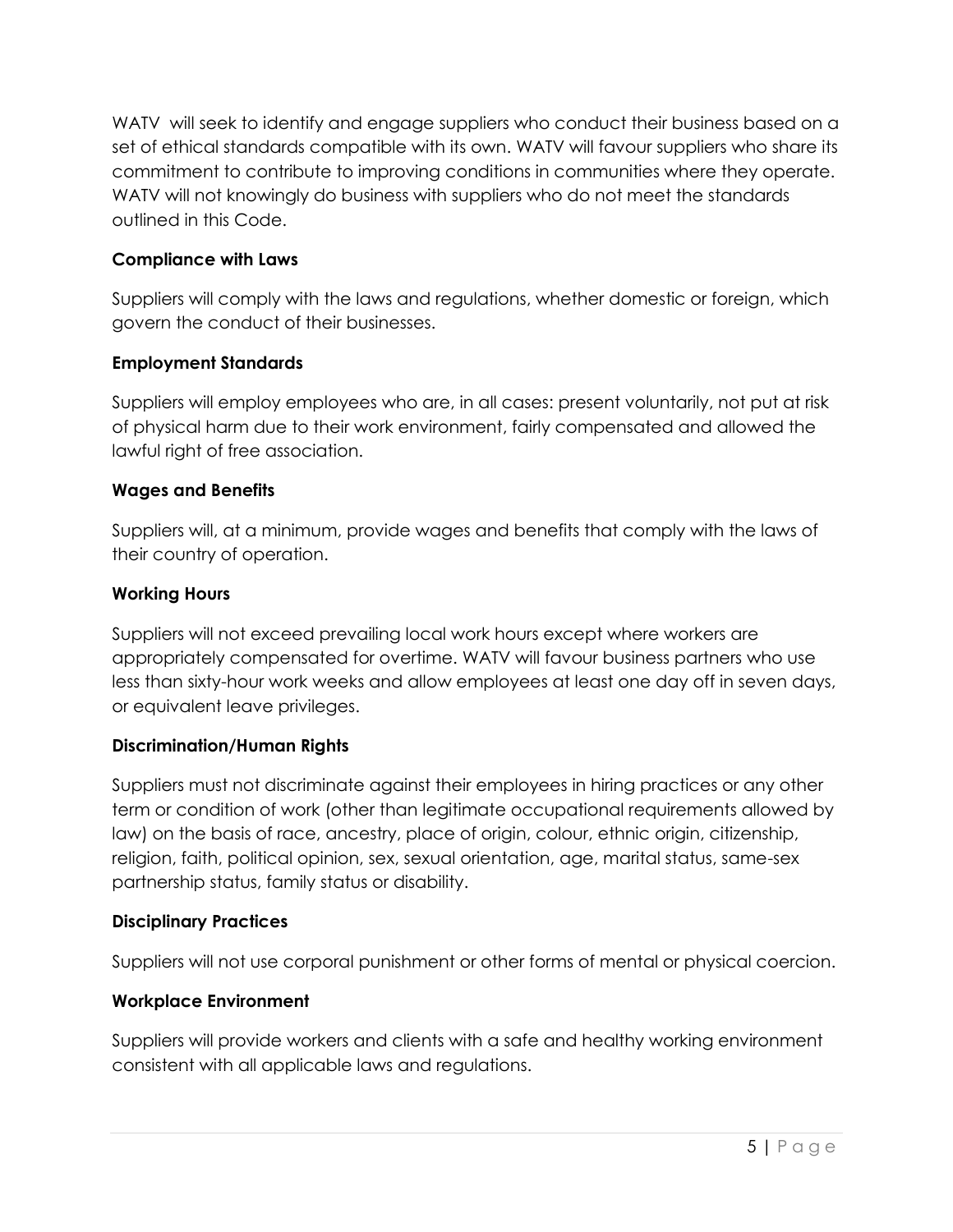## **Environmental Protection**

Suppliers will comply with all applicable environmental laws and regulations in their country and laws that govern the provision of services in Canada, as well as all applicable WATV policies

#### **Confidentiality and Privacy**

Suppliers will not disclose to others or use for their own purposes or the purposes of others any trade secrets, confidential information, knowledge, designs, data, skill, or any other information which WATV identifies to the supplier as confidential.

WATV must approve all confidentiality agreements that are required by suppliers.

In accordance with the intent of WATV's Privacy Policy, suppliers will respect the privacy of personal information they collect, use or disclose as a consequence of their business relationship with WATV.

#### **Unlawful Payments**

Suppliers will not offer or accept unlawful payments.

## **Dealing with WATV's Employees and Volunteers**

WATV expects its employees and volunteers to treat all suppliers – or those seeking to do business with WATV – with honesty, integrity and respect. In conducting business on behalf of WATV, employees and volunteers are bound by a Code of Business Conduct. Suppliers are reminded that WATV employees owe exclusive business loyalty to WATV and its clients. Employees must never be put in a position where personal or financial incentives or interests may impair their judgement and ability to make decisions in the best interest of WATV.

It is never acceptable for any employee to pay or accept any bribe, kickback or other unlawful payment or benefit to secure any concession, contract or other favourable treatment.

WATV expects its suppliers to respect our employees who are duty-bound to comply with WATV's Code of Business Conduct guidelines regarding gifts, entertainment and travel. WATV does not believe that its operating goals are best advanced in an environment of entertainment and, thus, employees are discouraged from accepting invitations to participate in sporting or cultural events. WATV does, however, encourage its employees, volunteers and suppliers to come together in support of charitable events and programs where there is mutual interest.

Token gifts of nominal value (under \$100) and entertainment in the form of meals is also acceptable.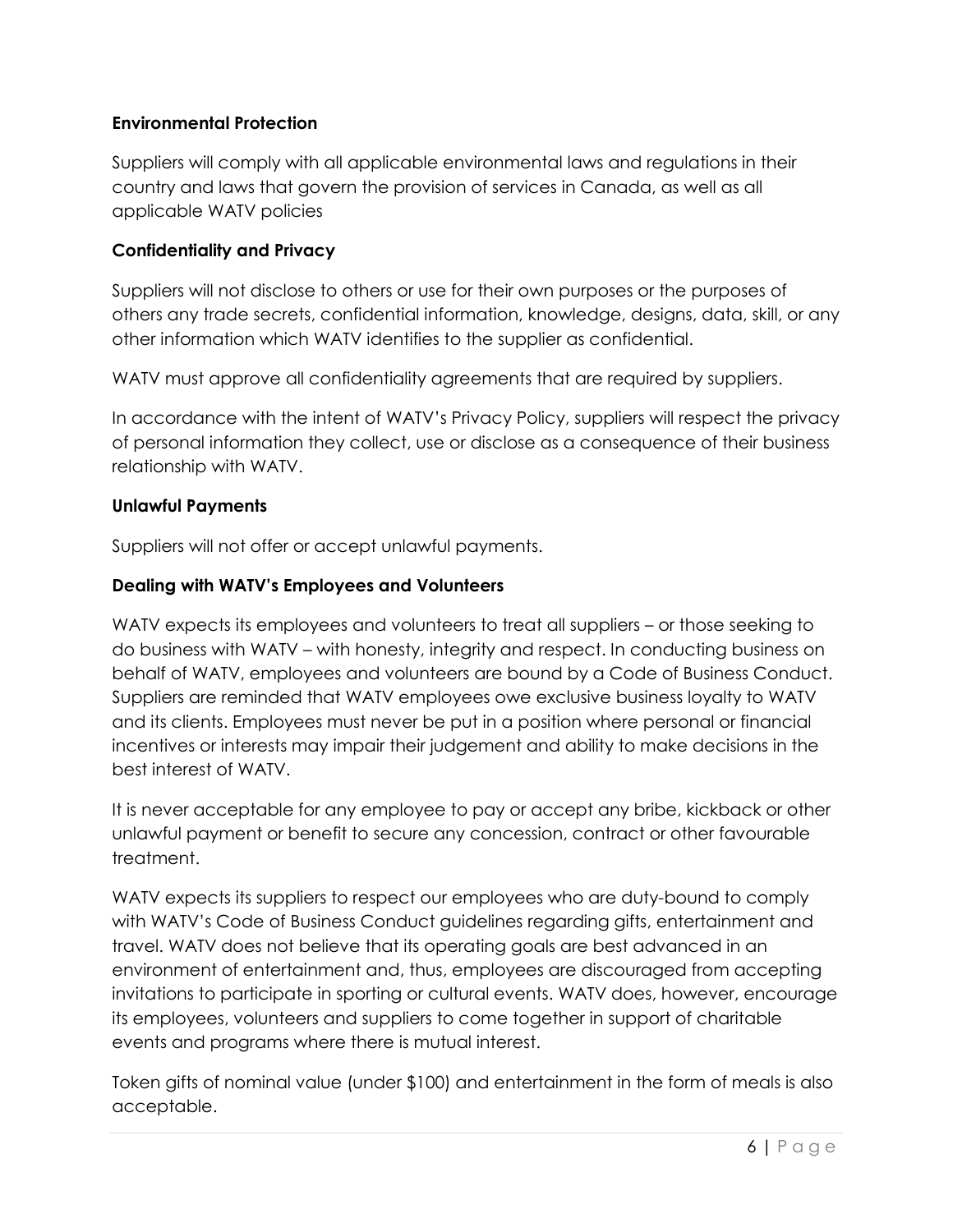#### **Sub-suppliers**

Suppliers will certify that their sub-suppliers comply with a set of ethical standards compatible with this Supplier Code of Business Conduct. Proof of certification must be presented upon request.

#### **Products and Services**

Suppliers will supply only products and/or services that comply with WATV's specifications and comply with all applicable Canadian legal requirements. Suppliers will supply only products and/or services that, when used as intended, are safe for employees, clients of WATV, consumers, and the environment. Suppliers will cooperate fully with WATV and take appropriate steps, including notification of WATV's customers, to address any health, safety, environmental or regulatory issues associated with their products and/or services.

## **SUPPLIER CERTIFICATION**

All suppliers will certify that they have read this Supplier Code of Business Conduct and will agree to abide by it. Suppliers will either complete the attached form or sign a contract with WATV, which incorporates the Supplier Code of Business Conduct.

WATV will determine the frequency of certification.

#### **SUPPLIER ASSESSMENT AND MONITORING**

WATV reserves the right to assess and monitor on an ongoing basis a supplier's practices regarding this Code. WATV or a third party designated by WATV may periodically conduct onsite assessments of selected supplier facilities that provide services for WATV.

WATV may also periodically conduct on-site assessments of selected sub-supplier facilities that provide services to WATV.

Assessments may include a review of relevant supplier records as well as inspection of the facility for compliance with this Code.

WATV will determine the frequency and extent of the assessments and ongoing monitoring.

Consistent with standard industry practice, all costs associated with the assessments and ongoing monitoring will be borne solely by the supplier.

Suppliers will allow WATV and/or any of its representatives reasonable and timely access to its facilities and to its relevant records at all times.

## **ENFORCEMENT OF SUPPLIER COMPLIANCE WITH THE CODE**